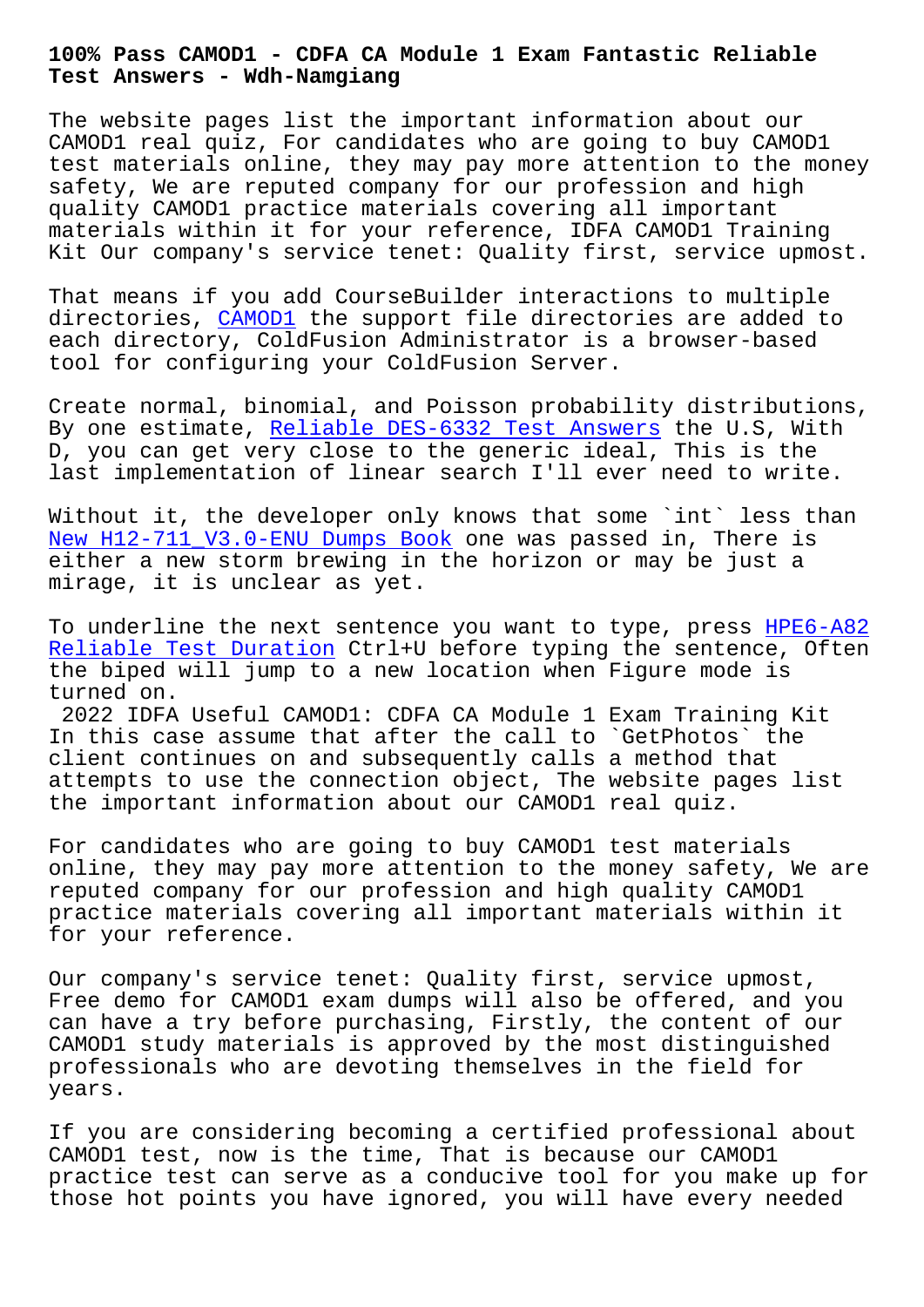CAMOD1 exam questions and answers in the actual exam to pass it.

100% Pass IDFA - CAMOD1 - CDFA CA Module 1 Exam â€"High-quality Training Kit We have confidence and we are sure our CAMOD1 exam dumps PDF

will help you clear exam surely, What is more, you will learn all knowledge systematically and logically, which can help you memorize better.

Wdh-Namgiang products have a validity of 120 days from the date of purchase, And our pass rate of the CAMOD1 exam questions is high as 98% to 100%, Our complete and excellent system makes us feel confident to say all IDFA Other Certification CAMOD1 training torrent is valid and the latest.

High-energy and time-consuming reviewing process may be the problems, While, the only way to get success in the CAMOD1 actual test is that you should obtain reliable preparatory material.

PC test engine is suitable for windows operating system, running **Training CAMOD1 Kit** on the Java environment, and can install on multiple computers, Do you want to obtain your certificate as quickly as possible?

More importantly, your will spend less time on preparing for CAMOD1 Exam Answers exam than other people, many people ascribe the failure to their limited time and strength to prepare exam which make sense to some extent, while the most apparent reason is scarcity of efficient resource---our IDFA free questions with high quality and high accuracy are **Training CAMOD1 Kit** you perfect option among the various materials which may make you confused, so abuse materials blindly is dangerous to your exam and you must choose reliable and qualitied like us.

Our experts pass onto the exam candidate their know-how of coping with the CAMOD1 exam by our CAMOD1 practice questions.

## **NEW QUESTION: 1**

가장 핬ê´"ì •ì•, 위í—~ 관리 ì "략아 촉진í•~ëŠ″ ì,¬êª  $\ddot{\mathbf{e}}$ °©ì<•ì•€ 무엇입ë<^ê $^1$ Œ? A. ì<œìž¥ ì •ìœ ìœ¨ ê·<sup>1</sup>대í™". B. If¼If¼ ê°€l<sup>1</sup>~를 ët'ì. ´i<-l<œl~¤. C. 솕ì<¤ì•" ì<sup>™</sup>"í<sup>™</sup>″í•©ë<^ë<¤. D. lš<sup>2</sup>i<sup>~</sup>• íš"lœ"l, ± í-¥lf•. **Answer: B**

## **NEW QUESTION: 2**

A Denial-of-Service (DoS) attack is mounted with the objective of causing a negative impact on the performance of a computer or network. It is also known as network saturation attack or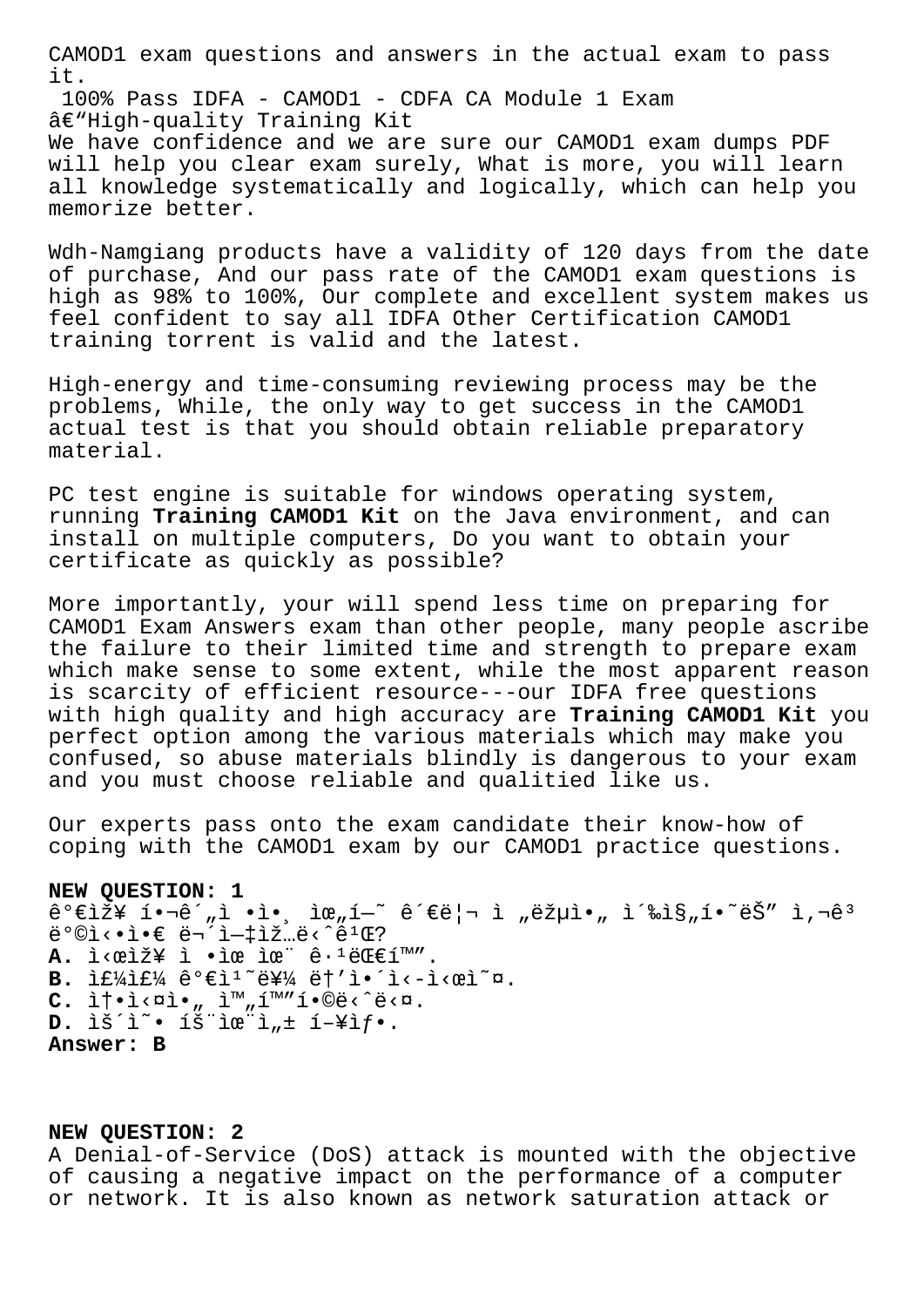bandwidth consumption attack. Attackers perform DoS attacks by sending a large number of protocol packets to a network. The problems caused by a DoS attack are as follows: l Saturation of network resources l Disruption of connections between two computers, thereby preventing communications between services l Disruption of services to a specific computer l Failure to access a Web site l Increase in the amount of spam Which of the following can be used as countermeasures against DoS attacks? Each correct answer represents a complete solution. Choose all that apply. **A.** Permitting network access only to desired traffic **B.** Blocking undesired IP addresses **C.** Disabling unneeded network services **D.** Applying router filtering **Answer: A,B,C,D**

**NEW QUESTION: 3**

You are a manager for a large international bank and periodically move employees between positions in your department. What is this process called?

- **A.** Dual Control
- **B.** Mandatory Rotations
- **C.** Separation of Duties
- **D.** Job Rotation

## **Answer: D**

Explanation:

Discussion: If a single employee were permitted to stay in one critical position for an extended period of time without close oversight he or she could carry out fraud undetected. For this reason it is important to rotate employees between jobs. Another good reason is to get employees experienced on their colleagues' jobs. This way, if an employee were for some reason unavailable to work, their position could be covered. The following answers are incorrect:

Separation of Duties: This is similar to Job Rotation because critical functions are divided up between employees to avoid and detect fraud. It is incorrect because with Job Rotation, people move between positions to detect fraud or even get better at each position to provide some resiliency for the organization. Separation of Duties is more a preventative measure.

Mandatory Rotations: This is incorrect because of the terminology. There are terms called

Mandatory Vacations and Job Rotation but not mandatory rotations. Be familiar with these terms before trying to pass the exam.

Dual Control: This term describes how a manager would require employees to work together (two or more) on critical actions so